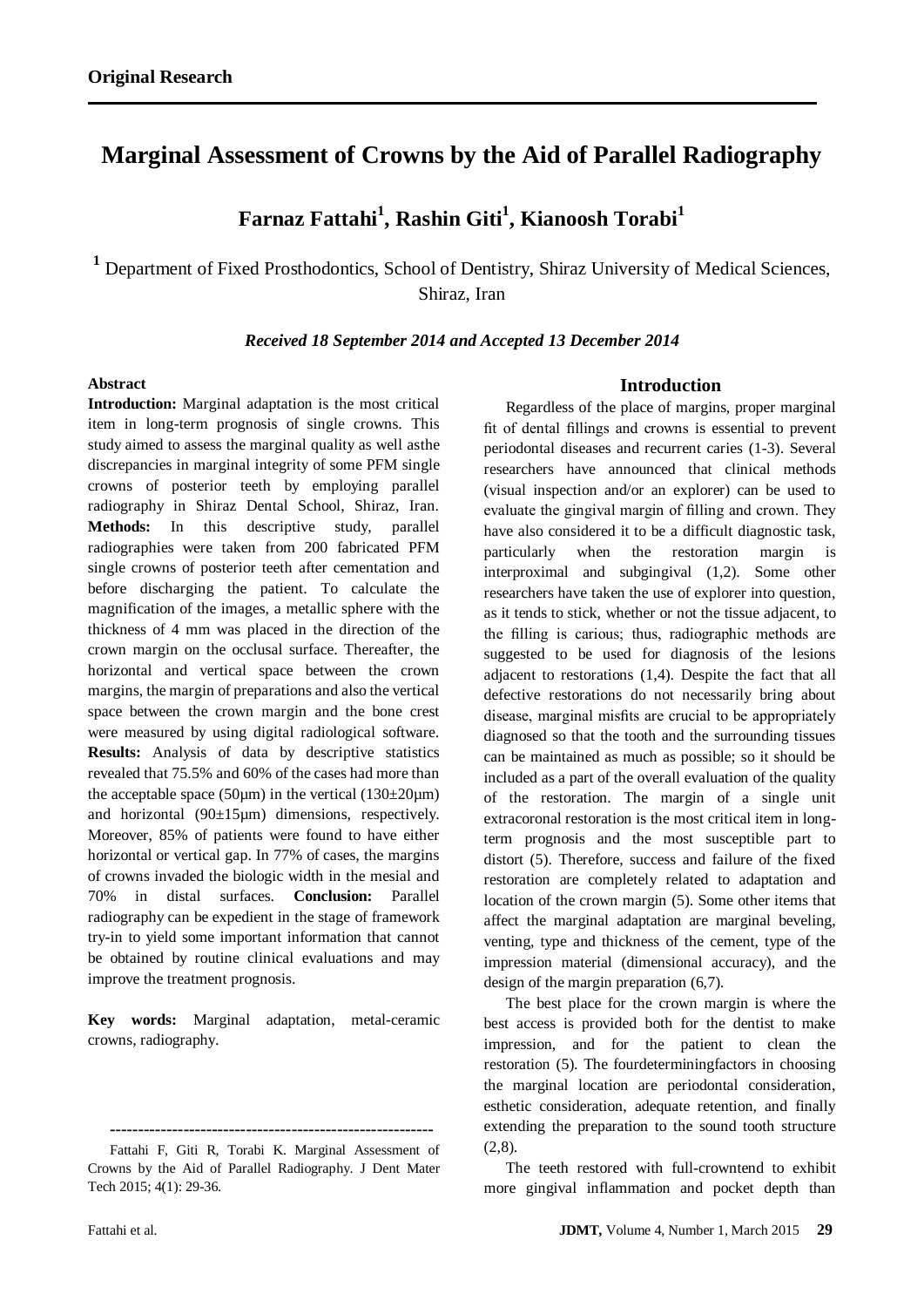nonrestored ones (9). The extent of inflammation around the restored teeth depends on particular elements such as emergence profile, adequate access to polish the subgingival margins and biologic width invasion (3). Biological width is defined as the distance between the alveolar crest and the junctional epithelium and is estimated to be approximately 2.04mm (10). Migration of the junctional epithelium and bone resorptionare the consequences of marginal invasion of the crown to biologic width; which occurs to create the former biological distance (10).

Evaluation of the marginal adaptation can be performed either qualitatively or quantitatively. Qualitative assessment is done by direct visualization and sense of touch(by use of an explorer) (11), by using impression materials, or through radiological assessment (12). For quantitative assessment, employing a microscope in high magnification would be the best choice to measure the gap space. Graded explorers and parallel radiography can also be used for this purpose (13,14). Radiography is routinely used for quantitative evaluation in Nance and Hixon-Old father's methods which are specialized for space measurement in mixed dentition (15).

In the case of rehabilitation with dental implants, most implant systems consist of two components – the implant screw and a connecting transmucosal structure, the abutment. The prosthetic crown can be either connected to the abutment or be an independent element (16), consequently, a gap can exist between the implant and the abutment.Also between the crown and the abutment, there might be a gap or an overextension of the luting agent. Since the presence of excess cement may result in peri-implant inflammation, radiographic evaluation has been proposed by some studies to ensure the appropriate seating and debridement of subgingival restorations (17, 18). Marginal misfit in cement-retained implant single crowns can also be accompanied by changes in crestal bone (17). Researches on radiographic assessment have reported the radiopacity of the restorative material and the technique to have effects on the assessment of marginal misfits (1). A number of in-vitro studies have used conventional and digital radiography to evaluate the diagnosis of gaps, and adopted marginal discrepancies from 0.01 to 0.5 mm between the restoration and the tooth (12, 19). Also Bjorn used radiography to measure the size of overhang and the marginal gap, as well as the distance between the crown margin and the bone crest (20). Radiography is particularly essential to estimate and calculate the bone dimensions before dental implant surgery(21). Hence, various radiographic techniques such as digital radiography, periapical, and computed tomography have been devised to evaluate the proximal surfaces; however, within the literature there exists little

consensus on their individual use. Thus, in an attempt to search for a rationale on the use of parallel radiography and to suggest the best protocol, the current study was enrolled to evaluate the marginal adaptation and location of the crowns (the most critical item in fixed restoration) at the delivery point by employing radiographic assessment in Shiraz Dental School, Shiraz, Iran.

## **Materials and Method**

In this descriptive study, 200 fabricated single-unit crowns were evaluated for the location and adaptation of margins by parallel radiography using Kodak E speed dental x-ray film (Eastman Kodak, Rochester NY, USA). The study was performed in the Department of Fixed Prosthodontics and OMF Radiology of Shiraz Dental School, Shiraz, Iran in 2012. The research protocol was submitted for consideration, comment, guidance and was approval by the research ethics committee of Shiraz School of Dentistry (ID: EC-2013- 166). Considering the Declaration of Helsinki as the ethical principles, allpatients were informed in details about the nature of the trial, and individual voluntary informed consent was signed.

All the crowns were related to the posterior teeth and all of them were porcelain fused to metal (PFM). The type of margin preparation for all of them was shoulder bevel, and all of them were cemented by zinc phosphate cement.

All the radiographs were taken by parallel technique in the same condition (kvp:60,mA:8,exposure time:320ms). Then they were scanned and digital images were saved in computer. All the linear measurements were done using digital radiological software (Dr. Suni, China). To calculate the radiographic magnification, a metallic sphere (4mm in diameter) was placed on the occlusal surface and was fixed with a piece of sticky wax along the crown margin. The coefficients of magnification were calculated by measuring the diameter of the radiological image of the sphere divided by the actual diameter of it. Thereafter, the vertical and horizontalmarginal discrepancies (Fig. 1) (the vertical and horizontal distances between the crown margin and the preparation margin in either vertical or horizontal axis respectively), and the distance between the crown margin and the bone crest were also measured using the previously mentioned software.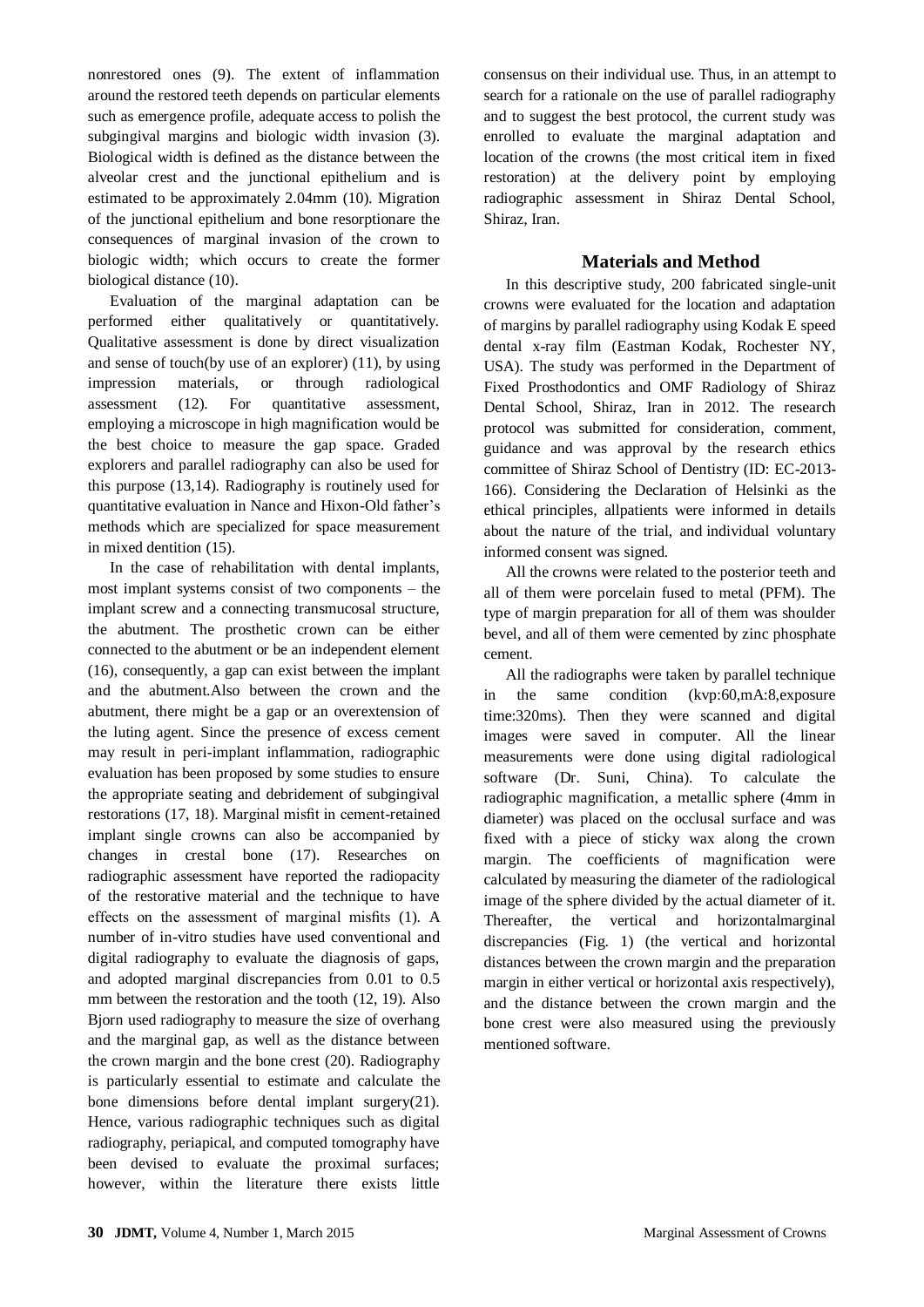

**Figure 1.** Method of measuring horizontal and vertical marginal discrepancy

The final values were recorded regarding the coefficient of magnification. The values for marginal discrepancies were evaluated by descriptive statistical analysis of the registered data.

Generally the biologic width around different teeth is different and can just be measured by histological evaluation. In the current study, however, the lowest biological width (2mm) was considered as standard and the extents less than thatwere considered as invasion to the biological width. Since a space of at least 0.5mm should be available between the preparation finishing line and the junctional epithelium crest (10), the spaces less than 2500µm between the crown margin and the bone crest were considered as biologic width violation;besides, the open margin was attributed to the marginal gap of more than 50 $\mu$ m (5).

#### **Results**

The largest recorded value around the tooth is considered as the marginal discrepancy value; however, the buccal and lingual surface of the teeth could not be

detected in radiographic evaluation. Hence, only mesial and distal surfaces were evaluatedin this survey. The acceptable marginal gap in this study was 50µm. Accordingly, the crowns with horizontal and/or vertical gap of more than 50µm in mesial or distal surfaces were considered as having open margin. As represented in table 1, 75.5% of the crowns had vertical and 60% of the crowns had horizontal discrepancy. Likewise, 85% of all crowns had a marginal gap more than the acceptable extent in either horizontal or vertical dimensions.As demonstrated in table 2, 77% and 70%of the crowns invaded the biological width in the mesial and distal surfaces, respectively.

Out of 200 evaluated teeth in this study, 70 teeth were detected to have some remaining cement around the teeth in the gingival sulcus, indicating that they had not been completely cleaned.

The margins of 15 crowns (7.5%) were on amalgam restoration with overhang. A total of 8 (4%) did not have the effective emergence profile, although they did not have marginal gap either. In 40 cases restored by a castable post, 8 core and 10 crowns had space between the post and Gutta-percha in the root canal and in 3 cases, the prepared post was deviated from the root canal direction.

| <b>Table1.</b> Number and percentage of crowns with or without horizontal or vertical gap |                    |             |                      |             |                               |             |       |  |
|-------------------------------------------------------------------------------------------|--------------------|-------------|----------------------|-------------|-------------------------------|-------------|-------|--|
|                                                                                           | Vertical dimension |             | Horizontal dimension |             | Either horizontal or vertical |             | Total |  |
|                                                                                           | With gap           | Without gap | With gap             | Without gap | With gap                      | Without gap |       |  |
| Number                                                                                    |                    | 49          | 120                  | 80          | 170                           | 30          | 200   |  |
| Percentage                                                                                | 75.5%              | 24.5%       | 60%                  | 40%         | 85%                           | .5%         | 100   |  |

**Table1.** Number and percentage of crowns with or without horizontal or vertical gap

**Table 2.** Number and percentage of crowns have more or less space than 2500µ between the crown margin and the crestal bone

|        | Marginal space to the crestal bone( $\mu$ m) | Number | Percentage |
|--------|----------------------------------------------|--------|------------|
| Mesial | More than 2500                               | 46     | 23%        |
|        | Less than $2500$                             | 154    | 77%        |
| Distal | More than 2500                               | 48     | 24%        |
|        | Less than $2500$                             | 140    | 70%        |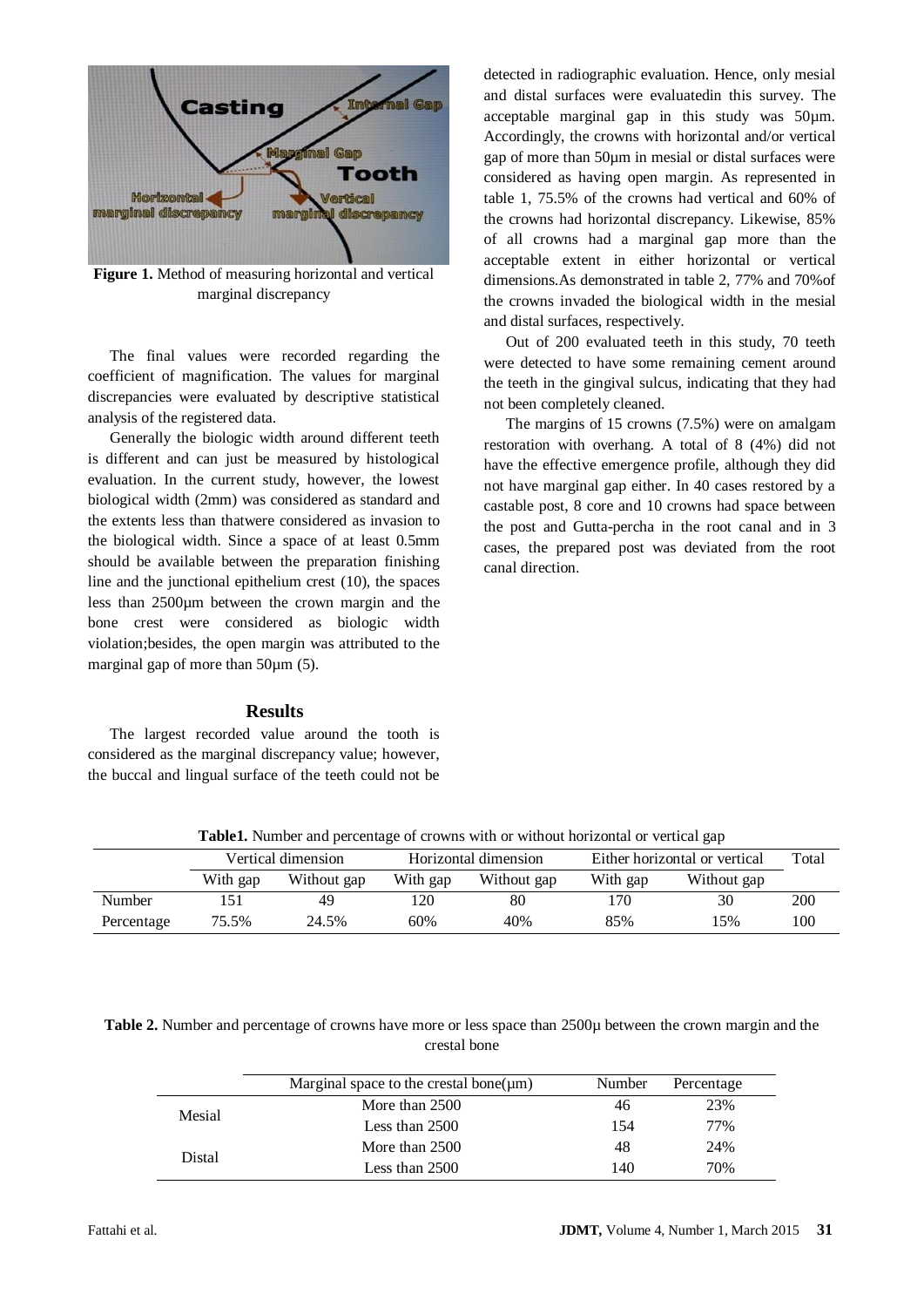## **Discussion**

The current study was carried out to find a rationale on using radiography as an adjunct method for diagnosing the misfit in dental prostheses and restorations. When a filling or a crown is placed, the restoration surface should be aligned with the tooth margin (4, 22). Misfit is usually defined as the lack of adaptation between the restoration and the prepared tooth. They must be prevented because they are prone to cause accumulation of biofilm and consequently lead to development of carious lesions (1,2,23).It might be disadvantageous to the gingival and marginal bone tissues, as well (23,24). Likewise, healthy periodontal conditions are maintained through providing proper fitting of abutments on implants (17,25). There are a number of studies in which Radiographic examination has been recommended for the assessment of dental prosthesis or restorations (19,26) as well as the abutment adaptation (18). Two recent publications have suggested the presence of digital radiographic artifacts beside the metal restorations, which could impede the interpretation of such images (27,28). Another study compared the digital and conventional radiographs to assess the diagnostic accuracy of metal restoration misfit, and found no significant difference between conventional and digital original images (29). Based on the controversial results of this study, the presence of vertical marginal gap in 75.5% and horizontal gap in 60% of crowns can endorse the fact that evaluation of the marginal adaptation by using only explorer (30), rouge and chloroform, or even by an impression material would not be adequate. The results from clinical and radiographic examination were brought to comparison; the study that had assessed marginal gaps adjoining to implant components hadreported higher accuracy from the radiographic recording (31). In the case of assessing Class II restorations, the number of false positive diagnosis was reduced due to making use of both clinical and radiograph evaluation together (32). On the other hand, the number of correct cases diagnosed by the two methods were found to have no difference in an in-vivo study (33), whereas another study reported radiographs to have helped diagnosing more correct cases (34).Some studies were conducted concerning the impact of x-ray beam angulation (35,36) and they all agreed that the most accurate angulation for marginal misfit diagnosis in dental restorations is the orthogonal projection. Regarding image acquisition system, conventional film radiography was used in majority of the studies, while some others had used digital radiography, both CCD-based sensors and PSP systems (12,21). However, the use of computed tomography in diagnosing the misfits was assessed by none of them.The vertical marginal gap could probably be due to incomplete seating of the crowns (37), and incomplete seating by itself can be caused by tight proximal contact or presence of pressure spot.Vertical marginal gap can also be the result of short ditching in the laboratory by the technician and inaccuracy in making the impression of marginal preparation by the clinician (Fig. 2) (37). Practically, the subgingival margins, especially in the posterior regions, cannot be registered accurately by the impression material due to the poor access and the presence of blood (37). Some authors have proposed that radiography can assess the restored proximal surfaces better (1,2). In a study the proximal margins of Class II amalgam restorations were evaluated by employing radiographic examination solely and in association with clinical method. The resultrevealedbetter quality of diagnosis with the combined method (32). The horizontal flaws can be in two forms of ledge or overhang. Ledge is the result of wrong preparation (37); for instance, the chamfer margin should never be prepared wider than half of the thickness of a diamond bur tip, otherwise an unsupported lip of enamel may create marginal ledge (Fig. 3a) (37).

Presence of positive horizontal space (an overhang) can be allied to the technician or the operative dentist. In some instances, the technician may ditchthe die beyond the finishing line of the preparation and subsequently this flaw would lead to an overhang margin that can invade the gingival tissue and develop inflammation (Fig. 3b) (23). Sometimes also the undercut which is created in the preparation of the crown by the operative dentist can cause the wax pattern distortion during removal from the die and would produce marginal gap and overhang (5). Invasion of the biologic width can reversely be associated with the operative errors of the dentist(23). It must be concerned that the preparation should not be extended more than 0.5mm into the gingival sulcus (Fig. 4) (23).

Despite the fact that the cement residue was cleaned out by the explorer and dental floss in the present study, radiographic evaluation revealed that it had not been completely cleaned in 70 cases, which could cause gingival irritation and inflammation as a consequent (Fig. 5)(38). Inappropriate emergence profile exhibited in 8 cases could be related either to the wrong ditching of the technician or to the inadequate preparation of the dentist. Both instances can cause gingival inflammation and periodontal problems due to inadequate access for proper oral hygiene (23). The current study only made use of conventional radiography, so further researches are recommended to compare the accuracy of various types of digital radiographies in assessing marginal adaptation of indirect restorations. Digital radiography methods are preferred because of their lower irradiation dosage andimage processing which are the advantages of this type of radiography compared to older ones.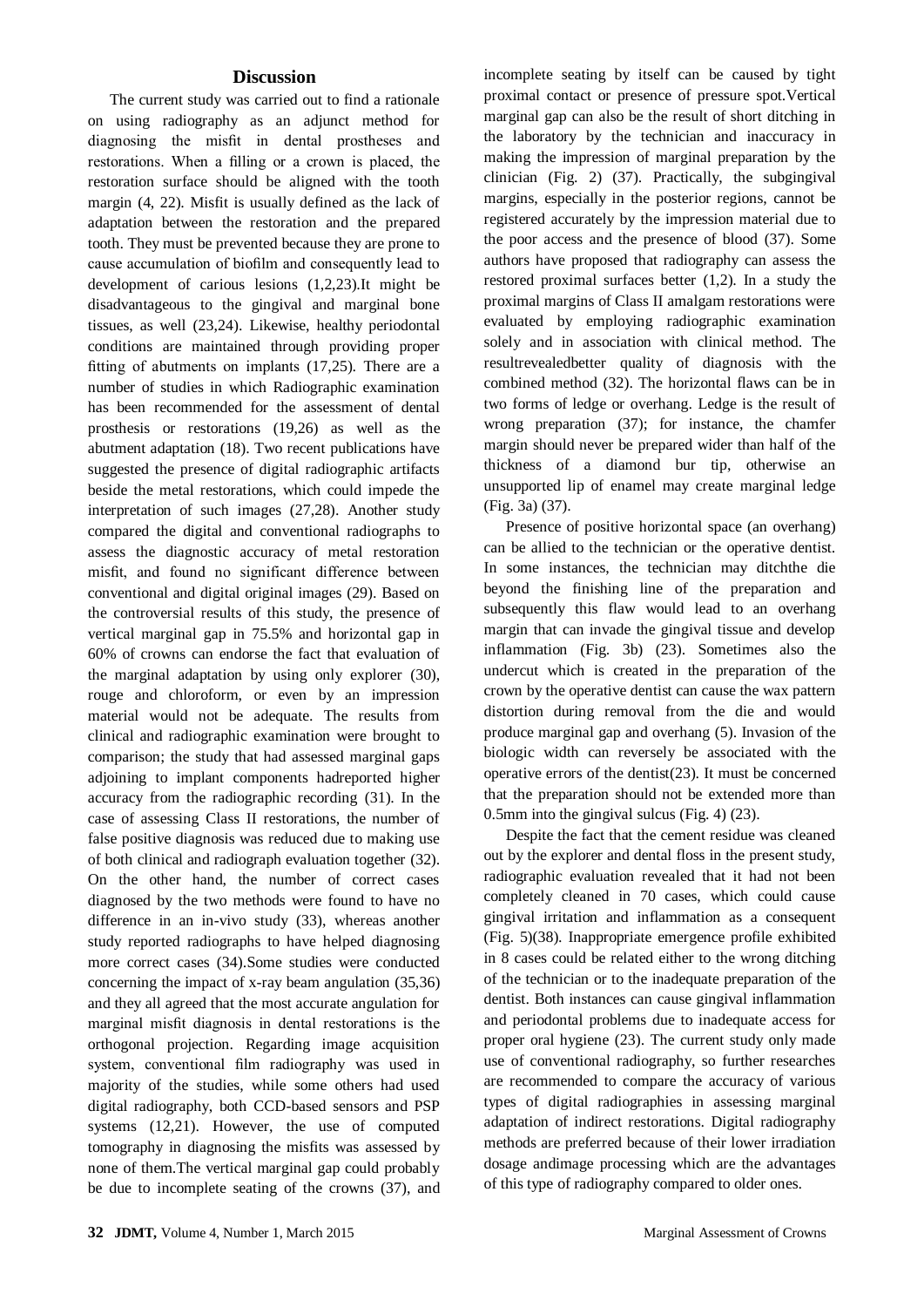

**Figure 2.** Radiographic image showing vertical marginal gap



**Figure 3.**a. Radiographic projection illustrating horizontal marginal discrepancy in the form of ledge formation. b. Radiographic picture showing horizontal marginal discrepancy in the form of overhang

b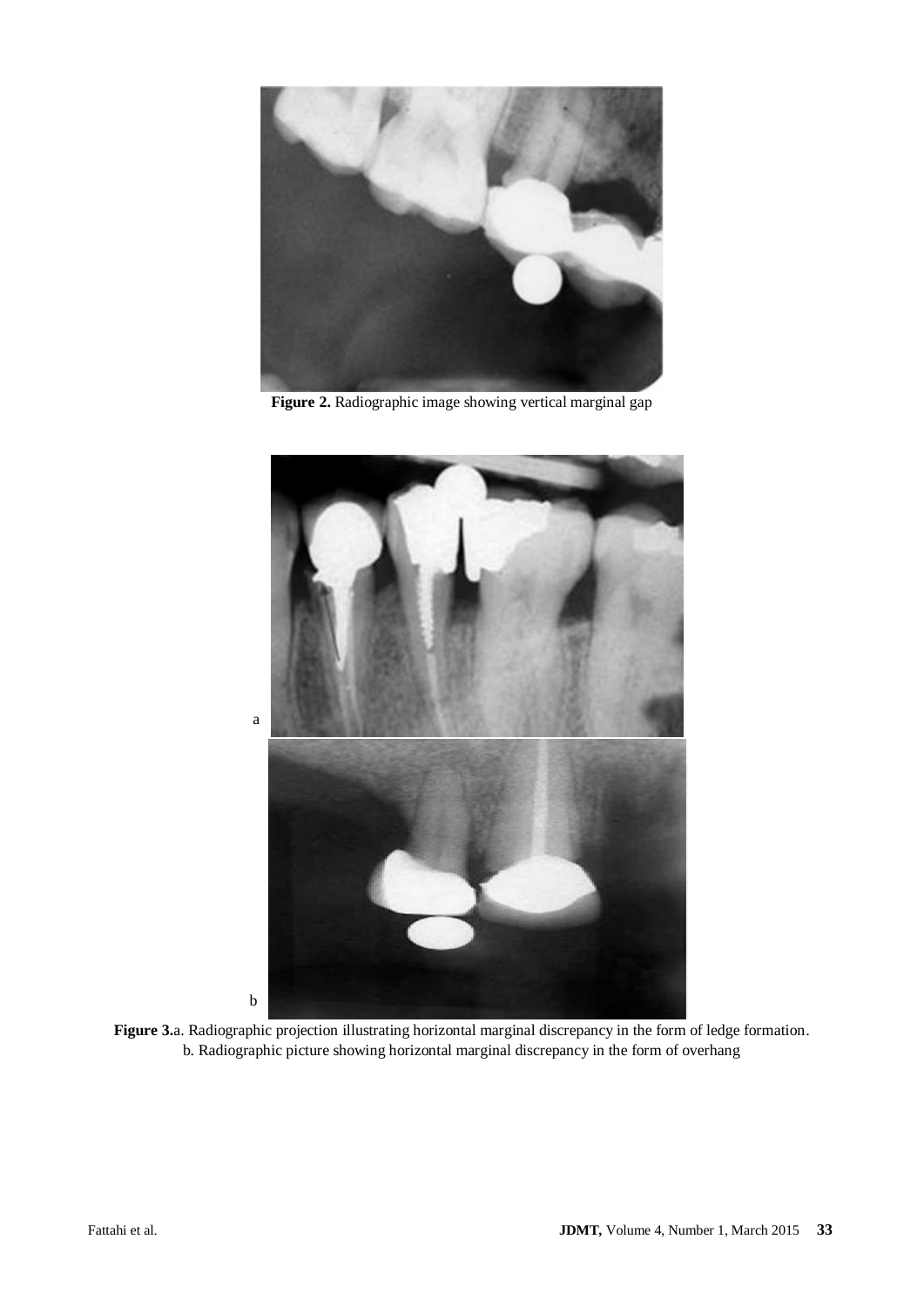

**Figure 4.** Radiographic picture showing invasion of the restoration margin to the biologic width (arrow)



**Figure 5.** Radiographic projection displaying the Figure 3a. Radiographic projection illustrating horizontal marginal discrepancy in the form of ledge formation3b Radiographic picture showing horizontal marginal discrepancy in the form of overhange residual cement that has not been completely cleaned

### **Conclusion**

In general, dental radiography is used to shows the proximal surfaces of the teeth butpracticalinformation can be obtained from it about adaption of the crown margins, its location and its relation to the bone crest. Accordingly, dental radiographic evaluation can be used as an adjunct to the clinical examinations to yield a better treatment prognosis.

## **References**

- 1. Mjor IA. Clinical diagnosis of recurrent caries. J Am Dent Assoc 2005;136:1426-33.
- 2. Larson TD. The clinical significance of marginal fit. Northwest Dent 2012;91:22-9.
- 3. Papageorgiou SN, Papadelli AP, Koidis PT, Petridis HP. The effect of prosthetic margin

location on caries susceptibility. A systematic review and meta-analysis. British Dent J 2013;214:617-24.

- 4. Kidd EA. Caries diagnosis within restored teeth. Adv Dent Res 1990;4:10-3.
- 5. Shilling burg HT, Sather DA, Wilson EL, Cain JR, Mitchell DL, Blanco LJ. Fundamentals of fixed prosthodontics. Chicago: Quintessence publishing Co, Lnc, 2012.
- 6. Eames WB, O'Neal SJ, Monteiro J, Miller C, Roan JD, Jr., Cohen KS. Techniques to improve the seating of castings. J Am Dent Assoc 1978;96: 432-7.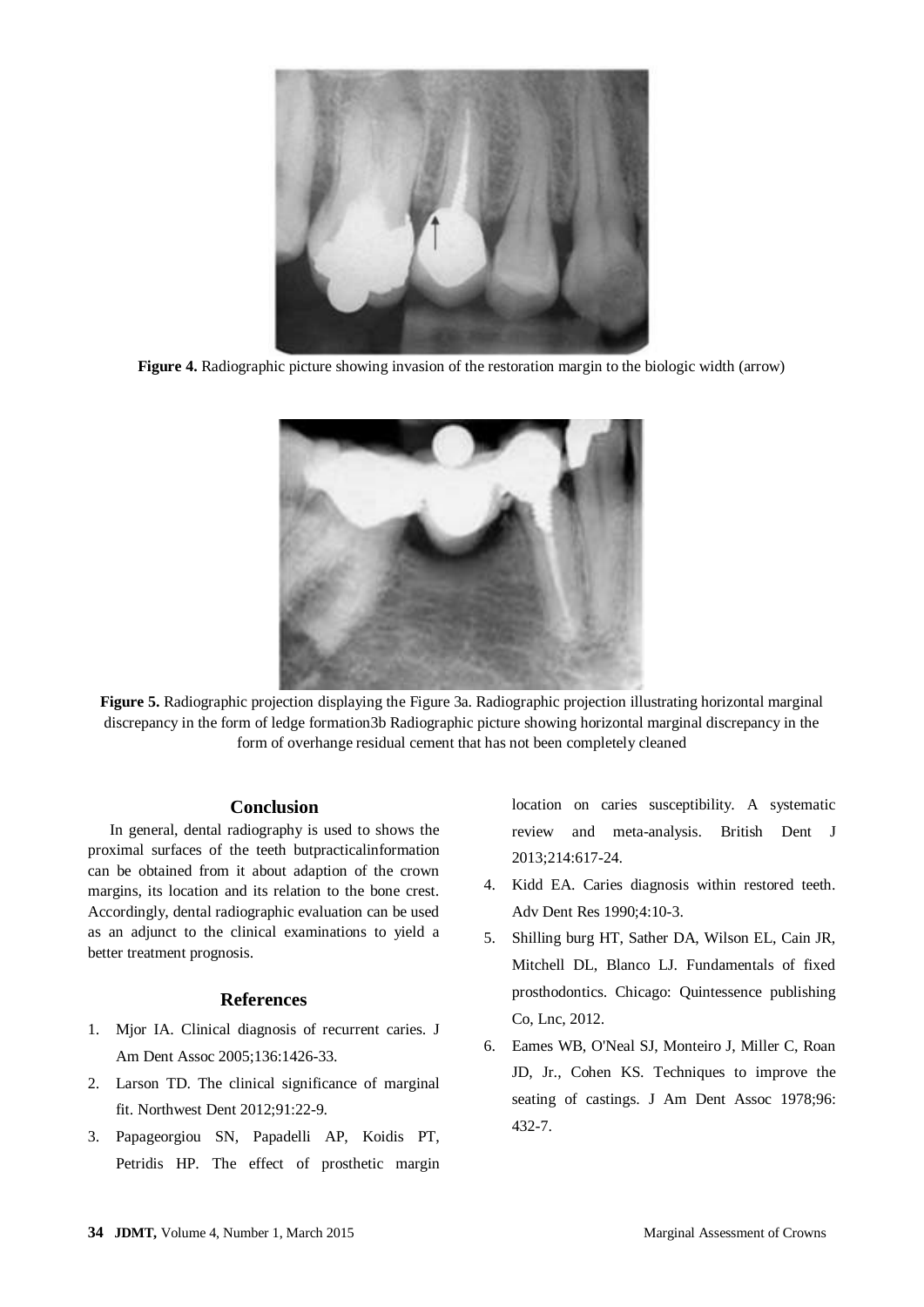- 7. Henry PJ, Harnist DJ. Dimensional stability and accuracy of rubber impression materials. Aust Dent J 1974;19:162-6.
- 8. Gardner FM. Margins of complete crowns- literature review. J Prosth Dent 1982;48:396-400.
- 9. Reeves J. Periodontal health--challenges in restorative dentistry. Primary Dent J 2014;3:73-6.
- 10. Newman MG, Takei HH, Klokkevold PR, Crranza FA. Clinical periodontology. Tothed. ST. Louis: Elsevier/Saun Ders, 2006.
- 11. Akin A, Toksavul S, Toman M. Clinical Marginal and Internal Adaptation of Maxillary Anterior Single All-Ceramic Crowns and 2-year Randomized Controlled Clinical Trial. J Prosth 2014 (In Press).
- 12. Haak R, Wicht MJ, Hellmich M, Noack MJ. Detection of marginal defects of composite restorations with conventional and digital radiographs. Eur J Oral Sci 2002;110:282-6.
- 13. Varol S, Kulak-Ozkan Y. In Vitro Comparison of Marginal and Internal Fit of Press-on-Metal Ceramic (PoM) Restorations with Zirconium-Supported and Conventional Metal Ceramic Fixed Partial Dentures Before and After Veneering. J Prosth 2014 (In Press).
- 14. Alshiddi IF, Habib SR, Al-Mazrou FY, Aly AM, Al-Zaid AM. Comparing Government (School) vs. Private (non-school) Dental Laboratories in Marginal Adaptation of Single Porcelain-Fused-to-Metal Crowns. Oral Health Dent Manage 2014;13:707-11.
- 15. Dean JA, Avery DR, Mcdonalal RE. Dentistry for the child and adolescent. Mary land Heights: Elsevier Mosby, 2011.
- 16. Schwarz MS. Mechanical complications of dental implants. Clin Oral Implants Res 2000;11:156-8.
- 17. Wadhwani C, Rapoport D, La Rosa S, Hess T, Kretschmar S. Radiographic detection and characteristic patterns of residual excess cement associated with cement-retained implant restorations: a clinical report. J Prosth Dent 2012;107:151-7.
- 18. Pette GA, Ganeles J, Norkin FJ. Radiographic appearance of commonly used cements in implant dentistry. Int J Periodont Res Dent 2013;33:61-8.
- 19. Weyns W, De Boever J. Radiographic assessment of the marginal fit of cast restorations. J Prosth Dent 1984;51:485-9.
- 20. Bjorn AL, Bjorn H, Grkovic B. Marginal fit of restorations and its relation to periodontal bone level. II. Crowns. Odontologisk Revy 1970;21: 337-46.
- 21. Sharkey S, Kelly A, Houston F, O'Sullivan M, Quinn F, O'Connell B. A radiographic analysis of implant component misfit. Int J Oral Maxillofac Implants 2011;26:807-15.
- 22. Holmes JR, Bayne SC, Holland GA, Sulik WD. Considerations in measurement of marginal fit. J Prosth Dent 1989;62:405-8.
- 23. Giollo MD, Valle PM, Gomes SC, Rosing CK. A retrospective clinical, radiographic and microbiological study of periodontal conditions of teeth with and without crowns. Braz Oral Res 2007;21:348-54.
- 24. Sorensen SE, Larsen IB, Jorgensen KD. Gingival and alveolar bone reaction to marginal fit of subgingival crown margins. Scand J Dent Res 1986;94:109-14.
- 25. Chen CJ, Papaspyridakos P, Guze K SM, Weber HP, Gallucci GO. Effect of misfit of cementretained implant single crowns on crestal bone changes. Int J Prosthodont 2013;26:135-7.
- 26. Croll TP, Epstein DW, Castaldi CR. Marginal adaptation of stainless steel crowns. Pediatric dentistry. 2003;25(3):249-52.
- 27. Schweitzer DM, Berg RW. A digital radiographic artifact: A clinical report. J Prosth Dent 2010;103:326-9.
- 28. Brettle D, Carmichael F. The impact of digital image processing artefacts mimicking pathological features associated with restorations. Br Dent J 2011;211:167-70.
- 29. Liedke GS, Spin-Neto R, Vizzotto MB, Da Silveira PF, Silveira HE, Wenzel A. Diagnostic accuracy of